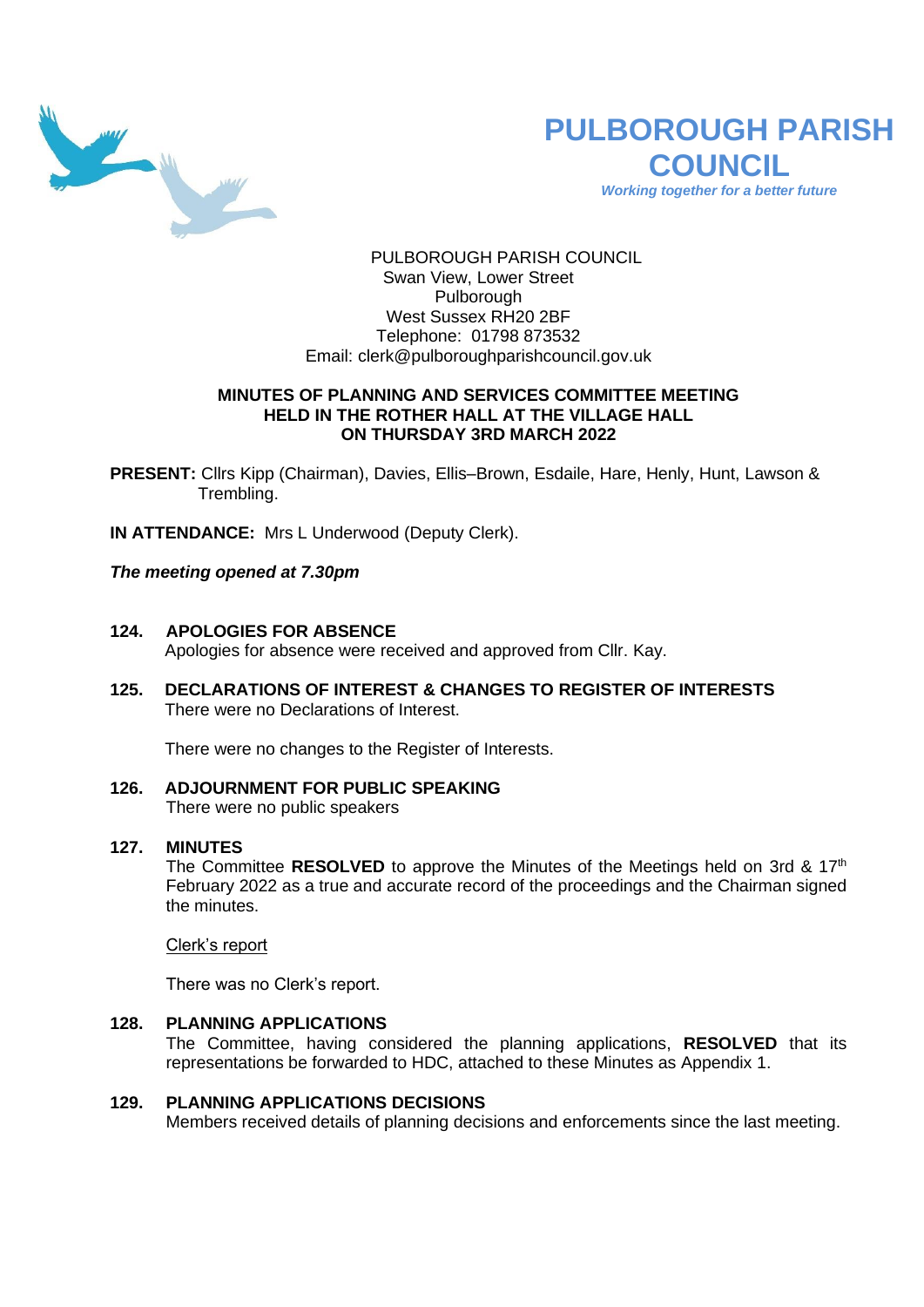# **130. CORRESPONDENCE**

#### **WSCC**

News Release – 'People from West Sussex set new priorities for adult social care'.

# **HDC**

- Notification of new individual postal address. Copied to Committee.
- Notification of an appeal lodged for DC/21/0474 Dyke Farm, West Chiltington Road, Pulborough.
- Notification of an appeal lodged for DC/21/0729 Craymore
- , Cray Lane, Codmore Hill.
- Monthly planning compliance team statistics for January 2022. Copied to Committee.
- Notification of an appeal lodged for DC/20/2481 Coppice Hanger, Church Hill, Pulborough.
- Notification of appeal decision for DC/20/1419 Raidons, Nutbourne Lane, Nutbourne. Copied to Committee.
- Email correspondence re DC/21/1631 Land at Grid Ref 506411 119161, Broomers Hill Lane. Copied to Committee.
- Notification of Tree Preservation Order for The Land at Greendene, Stane Street, Codmore Hill. Copied to Committee.

# **Cllr. Kipp**

Email to Fittleworth Parish Council re working with PPC and CPC on the A29 & A283 traffic issues as per min no. 85 at the P&S meeting on 02.12.21.

# **Dr. Tony Whitbred**

Letter regarding thoughts on the impact of the A27 Arundel bypass on surrounding villages. Copied to Committee.

#### **Chichester District Council**

Newsletter re the Chichester Local Plan Review.

# **Resident**

Further correspondence regarding Stane Farm. Copied to Committee.

#### **Tree Warden**

Memo to Committee explaining the status of trees and planning matters. Copied to Committee.

#### **131. PAYMENTS**

The following payments were approved and signed by two authorised signatories:

|                          | £       |
|--------------------------|---------|
| Mr F Bushby              | £20.00  |
| <b>HDC</b>               | £413.40 |
| <b>Travis Perkins</b>    | £40.49  |
| Derek Paxton             | £845.00 |
| <b>Rialtas</b>           | £148.80 |
| Saul Health - Arborsense | £700.00 |
| Viking                   | £71.51  |
| <b>HDC</b>               | £39.90  |
| <b>HDC</b>               | £49.60  |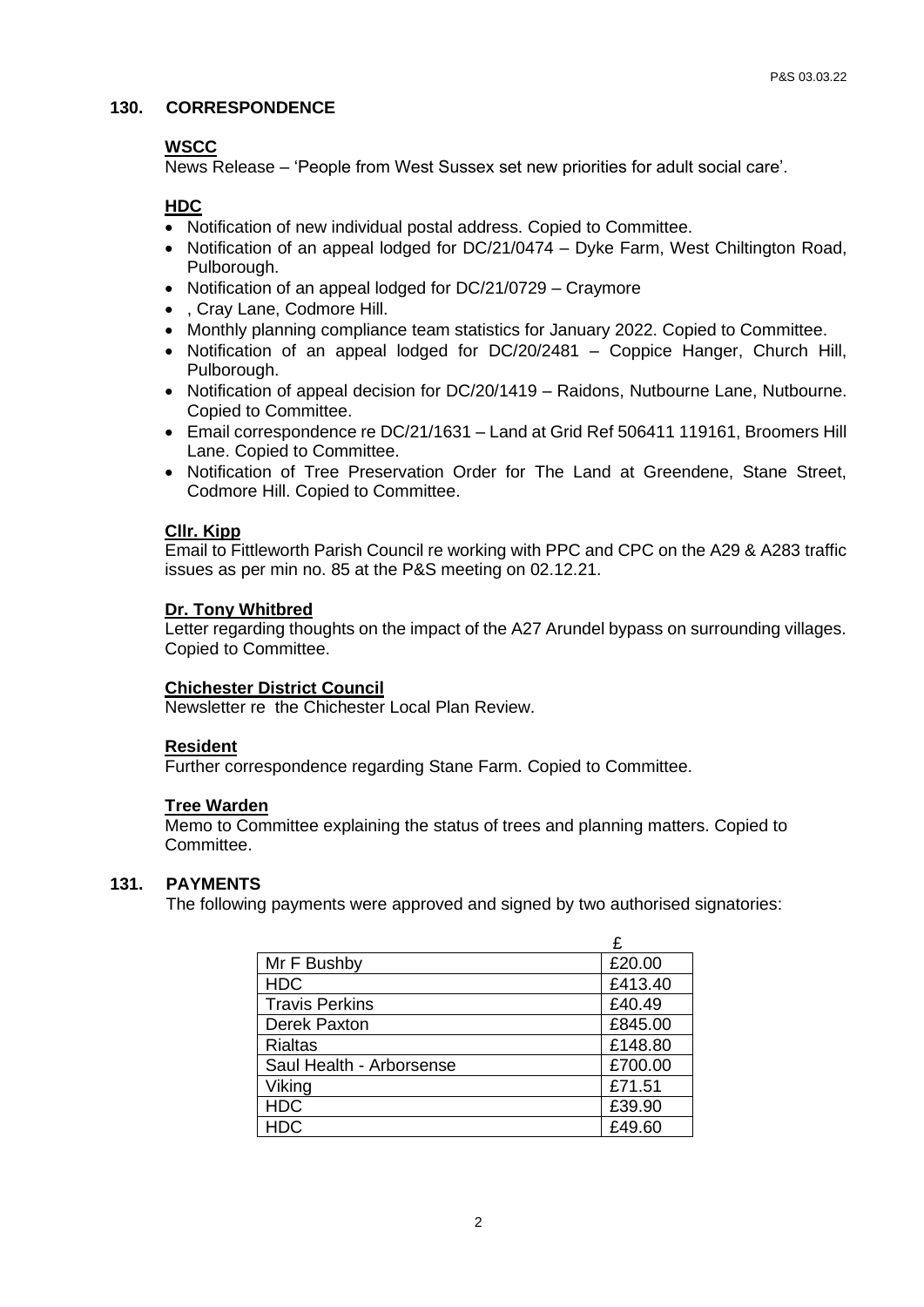# *The meeting closed at 7.39pm*

………………………………..Chairman

……………………………………Date